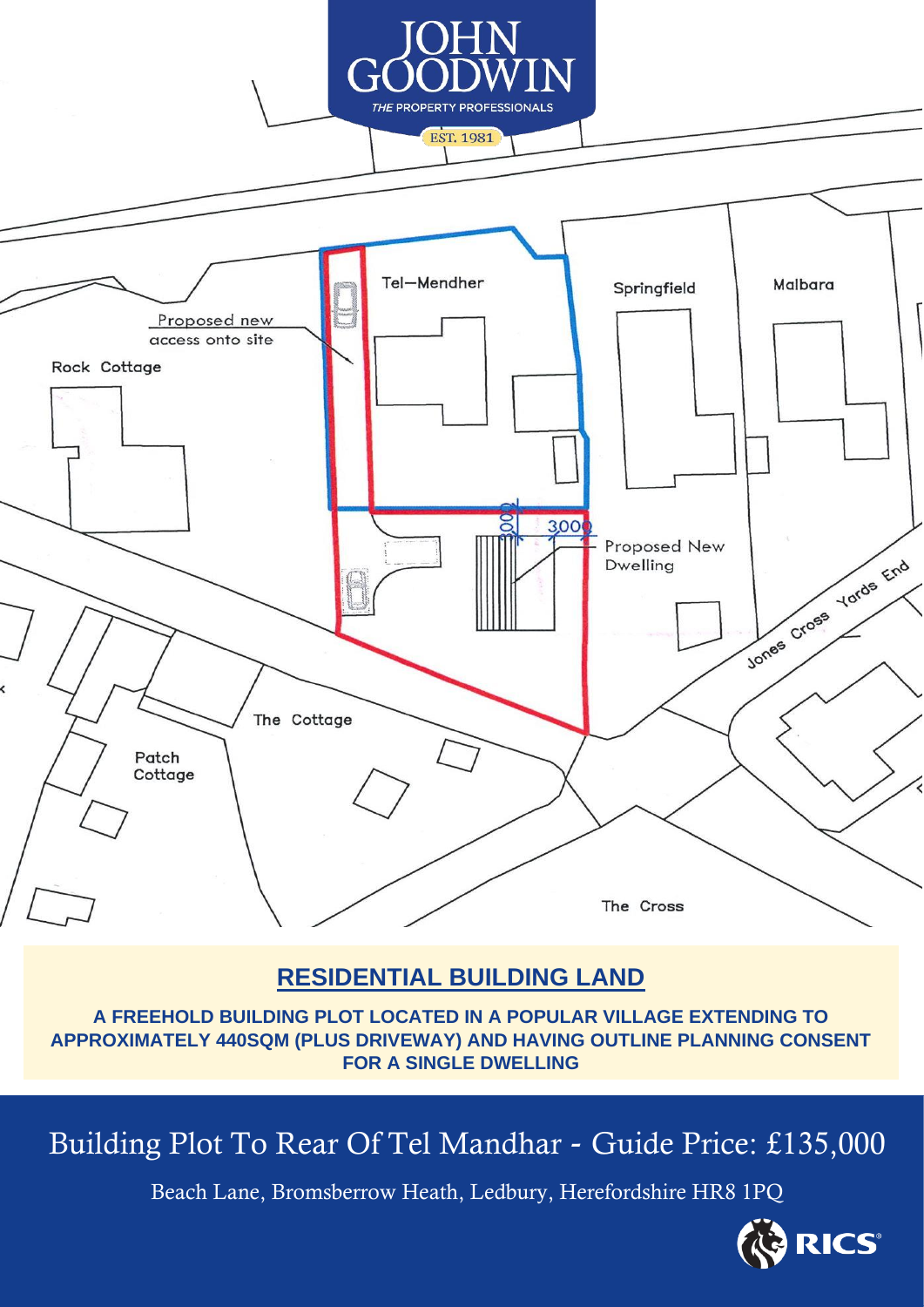## **Building Plot To Rear Of Tel Mandhar**

#### **Location**

Bromsberrow Heath has a thriving local community shop and there is an excellent primary school and church in the nearby village of Bromsberrow. The site also lies within easy reach of the popular town of Ledbury which provides an excellent range of local amenities and facilities.

There is a mainline railway station in Ledbury and the property lies close to junction 2 of the M50 motorway.

#### **Description**

Situated in a very popular village, a residential building plot extending to approximately 440sqm and benefitting from OUTLINE PLANNING CONSENT for a single dwelling.

#### **PLANNING PERMISSION**

OUTLINE PERMISSION was granted by Forest of Dean Council in September 2021 for a single dwelling (planning reference number - P0998/21/OUT).

#### **AGENTS NOTE**

The purchase of the plot will be responsible for creating the new access driveway and fencing the new boundaries.

#### **Tenure**

We are advised (subject to legal confirmation) that the property is Freehold.

#### **Services**

It is understood that mains water, electricity and drainage are available. However, it is advised that interested parties should make their own enquiries with the relevant authorities for suitability for connection to the site.

#### **Directions**

From Ledbury take the A417 towards Gloucester. Continue for approximately 4 miles and take the second right hand turn to Bromsberrow Heath, signposted Beach Lane. Continue towards the centre of the village and Tel Mandhar will then be located on the left hand side with the plot being located to the rear.

#### **Viewing**

By appointment to be made through the Agent's Ledbury Office (Tel: 01531 634648)

#### **General**

Intending purchasers will be required to produce identification documentation and proof of funding in order to comply with The Money Laundering, Terrorist Financing and Transfer of Funds Regulations 2017. More information can be made available upon request.

John Goodwin FRICS has made every effort to ensure that measurements and particulars are accurate however prospective purchasers/tenants must satisfy themselves by inspection or otherwise as to the accuracy of the information provided. No information with regard to planning use, structural integrity, tenure, availability/operation, business rates, services or appliances has been formerly verified and therefore prospective purchasers/tenants are requested to seek validation of all such matters prior to submitting a formal or informal intention to purchase/lease the property or enter into any contract.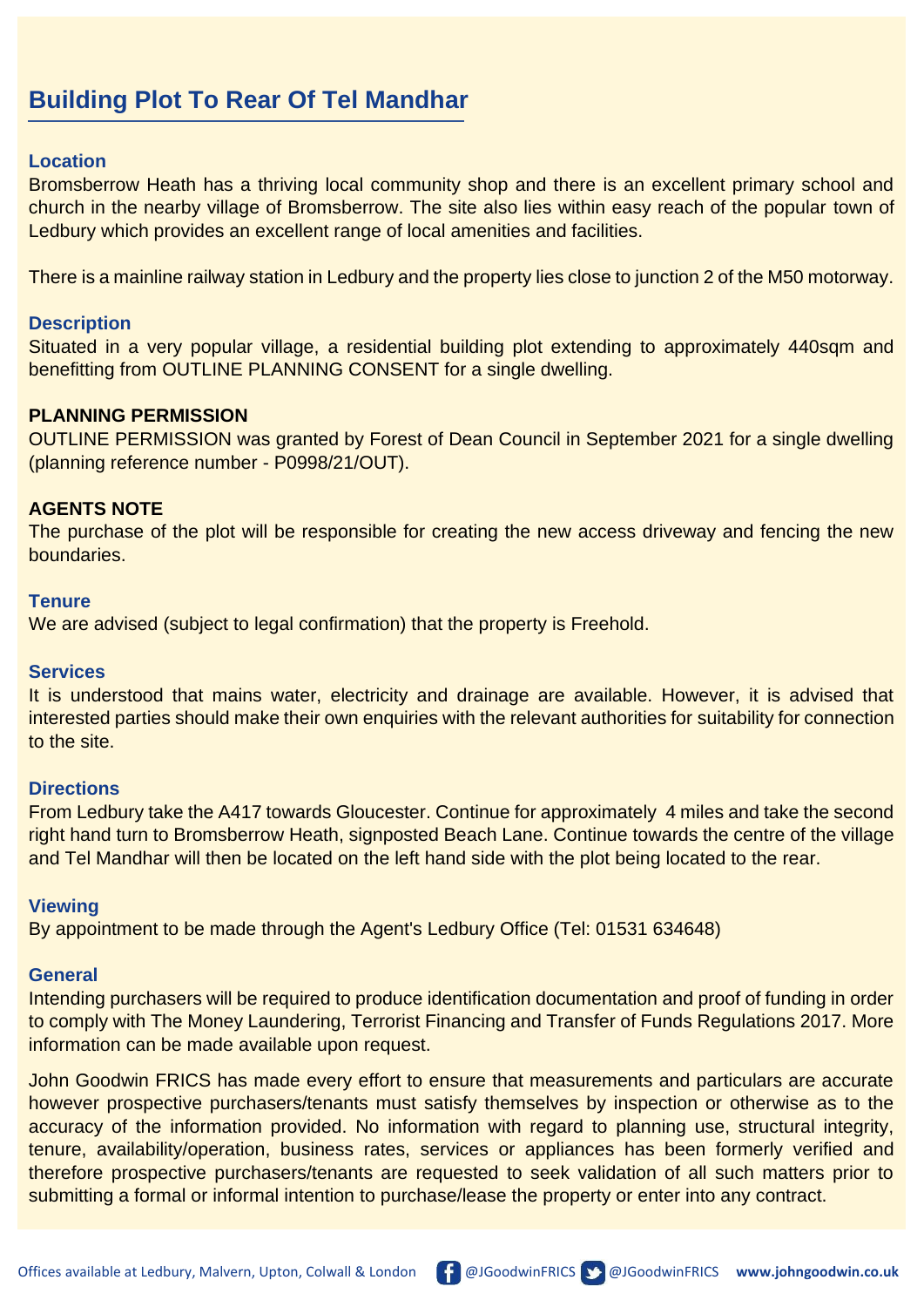





Offices available at Ledbury, Malvern, Upton, Colwall & London **GoodwinFRICS COODWINFRICS www.johngoodwin.co.uk**